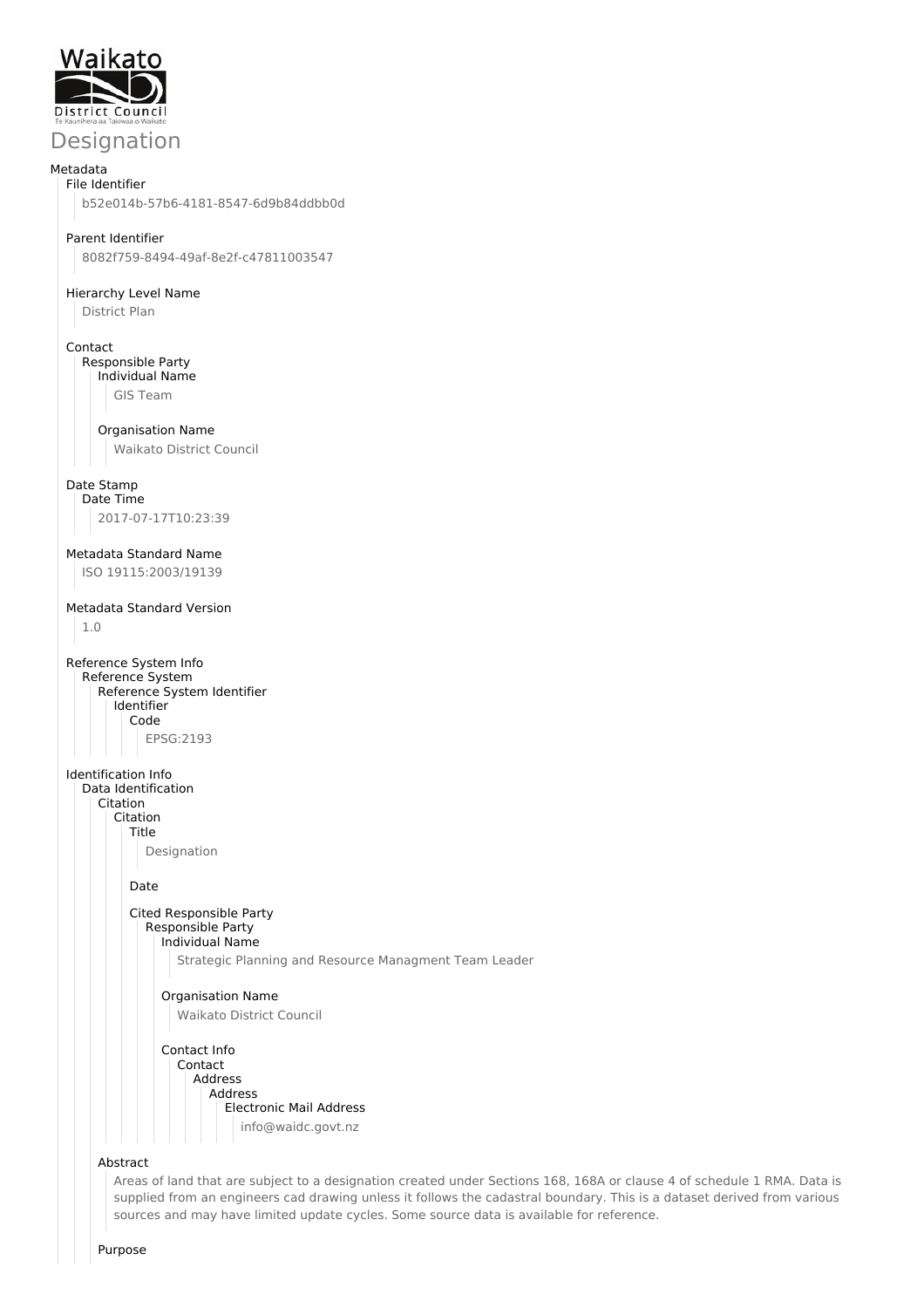Designations are created to give notice to the community that a requiring authority (limited to a Minister of the Crown; a local authority; or a network utility operator approved as a requiring authority under section 167) intends to use the land for a particular use. Development within the designation will require an outline plan subject to Section 176A unless otherwise exempt under the same section. Generally, designations relating to roading are extracted from CAD design. This may or may not align with parcel boundaries - it depends on the organisation that lodged the designation. Parcel boundaries are regularly updated, this results in a shift in the cadastre. If the designation is lodged and described by cadastre boundaries (usually sites for infrastructure, water reservoirs or transmission stations) the designation should follow the designation shift. Roading designations are usually from surveys and depict road widths relative to the centreline, ie. not usually described in terms of the cadastre boundary. Relates to the implementation of the District Plan under the Resource Management Act (1991), and may be subject to various limitations and conditions. These features are a spatial representation of the policies and objectives of the Waikato District Plan and indicate where policies, overlays and District Plan rules apply.

#### Point Of Contact Responsible Party

Organisation Name Waikato District Council Position Name GIS Team Leader Contact Info Contact Address Address Delivery Point 15 Galileo Street City Ngaruawahia Postal Code 3720 Country New Zealand Electronic Mail Address info@waidc.govt.nz Graphic Overview Browse Graphic File Name Designation Graphic Overview Browse Graphic File Name E:\Module District Plan\Designation.tab\Designation Descriptive Keywords Keywords Keyword District Plan Keyword Resource Management Act Resource Constraints Legal Constraints Other Constraints CC-BY-ND Representative Fraction Denominator Integer 1000 Topic Category Code planningCadastre

Extent